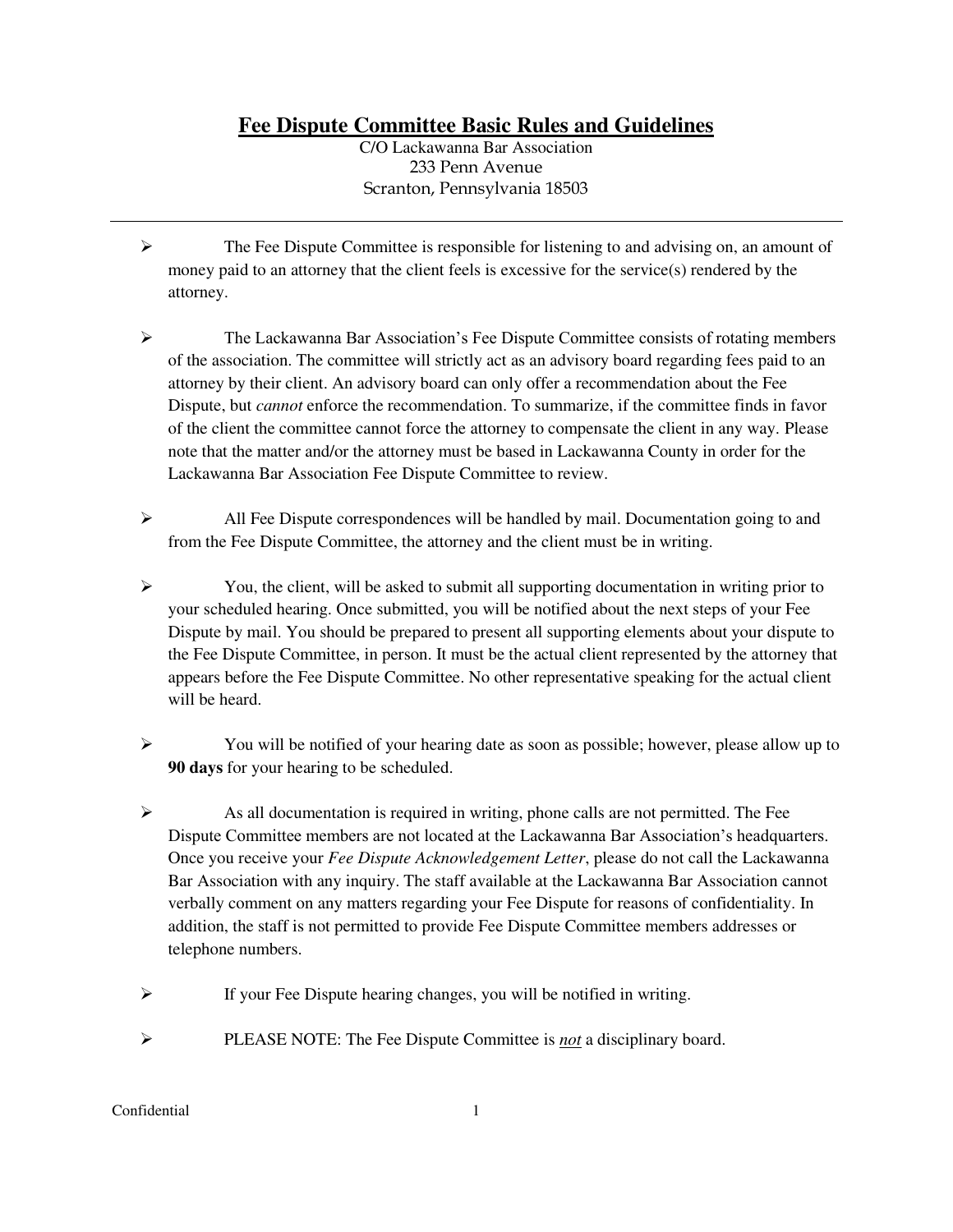### **Lackawanna Bar Association**

233 Penn Avenue Scranton, Pennsylvania 18503

(Please type or print)

| ρ٠. |
|-----|
|-----|

#### **A. COMPLAINANT: Name: Mr./Mrs. Miss/Ms.**

|       |                                     | (First)                      | (MI)               | (Last)                                                                                                                                                                               |  |
|-------|-------------------------------------|------------------------------|--------------------|--------------------------------------------------------------------------------------------------------------------------------------------------------------------------------------|--|
|       |                                     |                              |                    |                                                                                                                                                                                      |  |
|       | (Street)                            |                              |                    |                                                                                                                                                                                      |  |
|       | (City)                              |                              | (State) (Zip Code) |                                                                                                                                                                                      |  |
|       |                                     |                              |                    |                                                                                                                                                                                      |  |
|       | <b>B. ATTORNEY COMPLAINED OF:</b>   |                              |                    |                                                                                                                                                                                      |  |
| Name: |                                     |                              |                    |                                                                                                                                                                                      |  |
|       | (First)                             | (MI)                         |                    | (Last)                                                                                                                                                                               |  |
|       |                                     |                              |                    |                                                                                                                                                                                      |  |
|       |                                     | (Street)                     |                    | (City) (State) (Zip Code)                                                                                                                                                            |  |
|       |                                     |                              |                    |                                                                                                                                                                                      |  |
|       |                                     |                              |                    | C. PRIOR COMPLAINTS CONCERNING THIS MATTER OR ATTORNEY:                                                                                                                              |  |
|       |                                     |                              |                    | Have you previously filed a complaint concerning this matter or attorney with the                                                                                                    |  |
|       |                                     |                              |                    | Lackawanna Bar Association or its Fee Dispute Committee, the Disciplinary Board of the<br>Supreme Court of Pennsylvania, any District Justice, Court, or any other agency or office? |  |
|       | $-$ Yes:                            | $\overline{\phantom{a}}$ No. |                    |                                                                                                                                                                                      |  |
|       |                                     |                              |                    | If "Yes," please identify the agency and specify the date and nature of your complaint                                                                                               |  |
|       | and the action taken by the agency: |                              |                    |                                                                                                                                                                                      |  |
|       |                                     |                              |                    |                                                                                                                                                                                      |  |

# **D. INSTRUCTIONS:**

 A written and signed statement of the facts must be filed before your complaint can be considered. Use the reverse side of this form, under "STATEMENT OF COMPLAINT" to

\_\_\_\_\_\_\_\_\_\_\_\_\_\_\_\_\_\_\_\_\_\_\_\_\_\_\_\_\_\_\_\_\_\_\_\_\_\_\_\_\_\_\_\_\_\_\_\_\_\_\_\_\_\_\_\_\_\_\_\_\_\_\_\_\_\_\_\_\_\_\_\_\_\_\_ \_\_\_\_\_\_\_\_\_\_\_\_\_\_\_\_\_\_\_\_\_\_\_\_\_\_\_\_\_\_\_\_\_\_\_\_\_\_\_\_\_\_\_\_\_\_\_\_\_\_\_\_\_\_\_\_\_\_\_\_\_\_\_\_\_\_\_\_\_\_\_\_\_\_\_